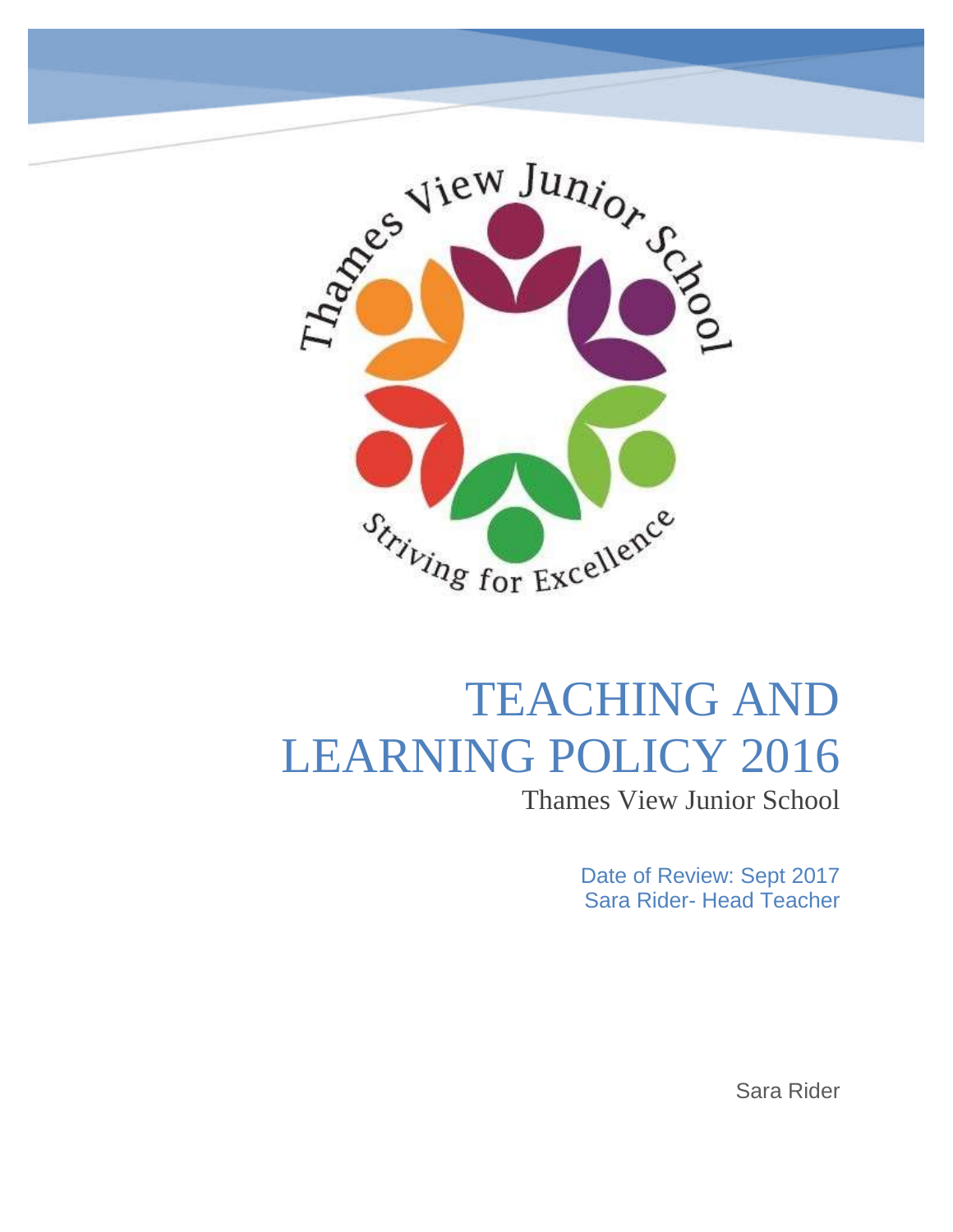



#### **School Aims and Implementation**

Thames View Junior School aims to provide children the opportunity to develop towards their full potential; academically, emotionally and socially:

- $\Box$  Providing the highest standards and expectation of education to enable children to acquire the skills, knowledge and concepts relevant to their future.
- $\Box$  Promoting an ethos of care, mutual respect and support, where effort is valued and success celebrated.
- □ Enabling children to become active, responsible and caring members of the school and wider community. The school works towards these aims by:
- $\Box$  Promoting high quality learning and attainment.
- $\Box$  Providing a high quality learning entitlement and environment.
- □ Valuing each other and ourselves.
- $\Box$  Working in partnership with parents and the community.

#### **Teaching and Learning Policy Introduction**

Teaching and learning are the key functions of our School.

 At Thames View Junior School we work towards the aims of the School through providing high quality learning experiences within all we do; in the discreet and hidden curriculum, in the School environment and the interactions between all members of the School community. We believe that we teach the children through all that we do: through the implementation of the policies, systems and practice that determines the curriculum and school day; learning and teaching should not just be seen as an isolated activity that happens in a classroom.

We believe that:

- Learning should be a rewarding and enjoyable experience for everyone i.e. learning should be fun and enable children to make expected or accelerated progress;
- Teaching needs to equip children with the skills, knowledge and understanding necessary in order that they can play an increasingly useful and positive role in society and make informed choices about their lives both now and in the future;
- High quality teaching and learning experiences support children to be able to lead happy and rewarding lives, now and in the future;
- High expectations of learning behaviours are evident through explicit teacher modelling.

#### **a) General**

To ensure all staff, children, parents/carers and Governors are aware of the aims for Learning and Teaching at Thames View Juniors and that these are consistently applied in order to:

- $\Box$  Promote high quality teaching and learning across the school;
- $\Box$  Raise standards by ensuring consistency and continuity of teaching and learning;
- $\Box$  Ensure all children are included, motivated and engaged by their learning;
- $\Box$  Promote high quality learning experiences that focus on the development of skills, knowledge and understanding;
- □ Promote the idea of lifelong learning for all members of the School community: children, parents/carers, staff and Governors.

#### **School Staff**

To support the aims of the School through:

 $\Box$  Promoting positive relationships between all members of the School community including; children and children, children and staff, children and their parents/carers and staff and parents/carers;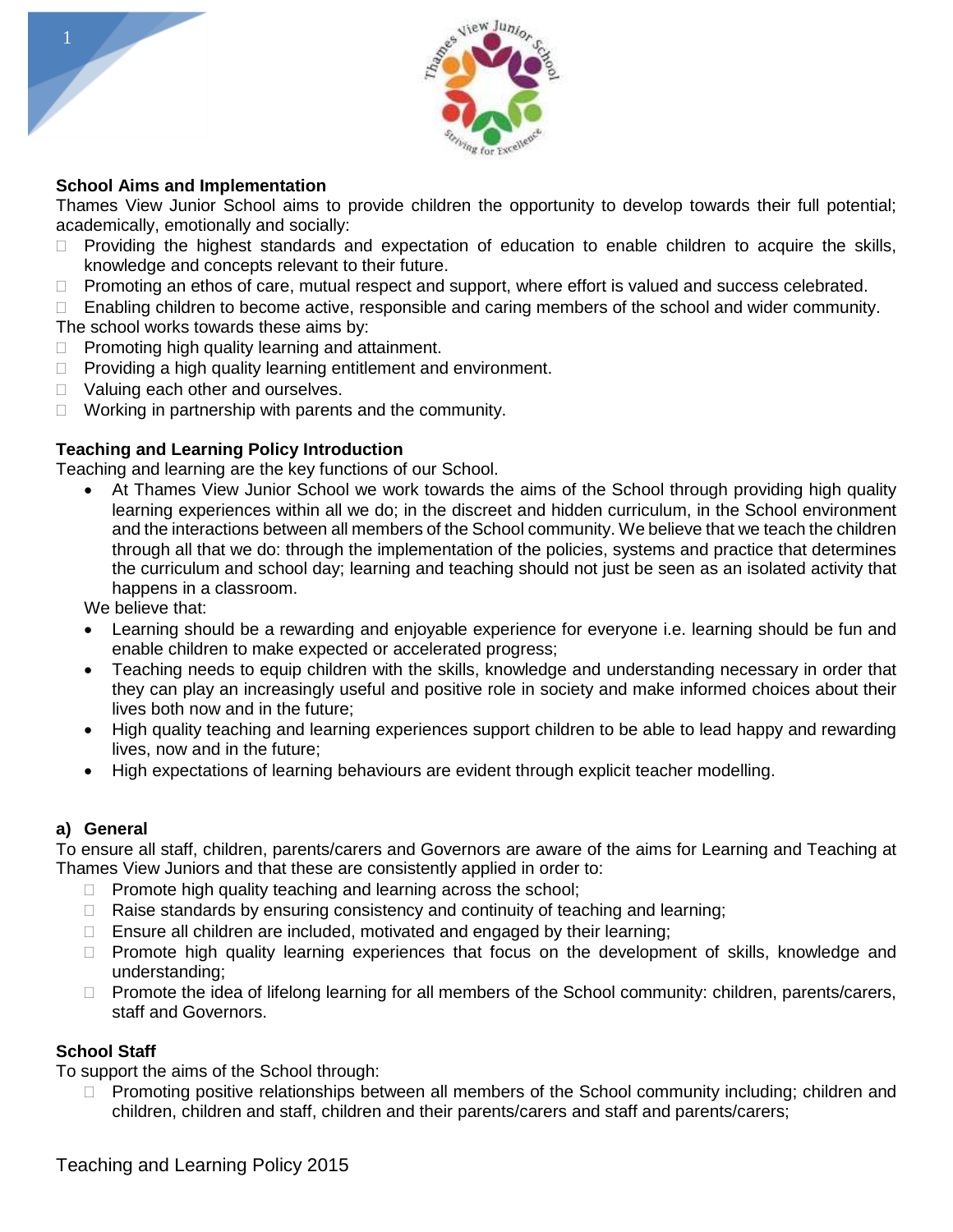- Providing a secure, stimulating environment where all children are supported in responding to the challenges involved in moving towards their full potential;
- $\Box$  Providing a broad, balanced and engaging curriculum which is appropriately differentiated according to the needs of the children;
- $\Box$  Addressing issues of entitlement to ensure equality of opportunity for all children;
- $\Box$  Rewarding children for all the good things they do both in School and in the wider community;
- $\Box$  Promoting a positive self-image whereby children are encouraged towards a sense of responsibility for themselves and others;
- $\Box$  Providing the skills which encourage children to become confident, independent learners.

# **Children**

To support the aims of the School through:

- $\Box$  Promoting positive relationships between all members of the School community including; children and children, children and staff, children and their parents/carers and staff and parents/carers;
- $\Box$  Attending school regularly with a positive attitude, eagerness to learn and to behave in a way that allows themselves and others to learn;
- $\Box$  Working well independently and collaboratively; remembering what they have learnt and having the confidence to apply skills and knowledge in new contexts;
- $\Box$  Persevering with their learning and knowing that when they find it difficult they can ask for help;
- $\Box$  Taking pride in their work, always trying their best and aiming to get better all the time.

# **Parents and Carers**

To support the aims of the School through:

- $\Box$  Promoting positive relationships between all members of the School community including; children and children, children and staff, children and their parents/carers and staff and parents/carers;
- $\Box$  To be understanding and supportive of our aims in learning and teaching and sign the School's Home-School Agreement;
- □ To attend and contribute to Teacher Consultation Meetings;
- $\Box$  To support their children with their homework activities including reading and helping their children improve skills in memory needed for learning through practising a concept, memorising a text or knowing the multiplication tables (please refer to Homework Policy);
- $\Box$  To praise their children for the good things that they do in school;
- $\Box$  To communicate and work with the school whenever their child needs further social or emotional support or to develop their child's skills and understanding.

# **Governors**

To support the aims of the School through:

- □ Promoting positive relationships between the Governing Body and all other members of the School community including; children, their parents/carers and staff;
- $\Box$  To appoint a designated link governor who will:
- □ meet with the Head Teacher and Deputy Head Teacher at least once a year to find out about;
- $\Box$  the school's systems for planning work, supporting staff and monitoring progress;
- $\Box$  the allocation, use and appropriateness of resources;
- $\Box$  how the standards of achievement are changing over time.
- $\Box$  Visit School and talk to children about their learning experiences;
- $\Box$  Promote and support the positive involvement of parents within the school;
- $\Box$  Attend training and other related events;
- $\Box$  Report to the governing body with recommendations, if appropriate, annually;
- □ Work with Senior Leaders to review the School's Learning and Teaching Policy annually.

#### **Implementation of the Teaching and Learning Policy What is 'good learning'?**

At Thames View know that children learn best when;

□ They are encouraged to form positive relationships with their teacher, peers and other members of the school community;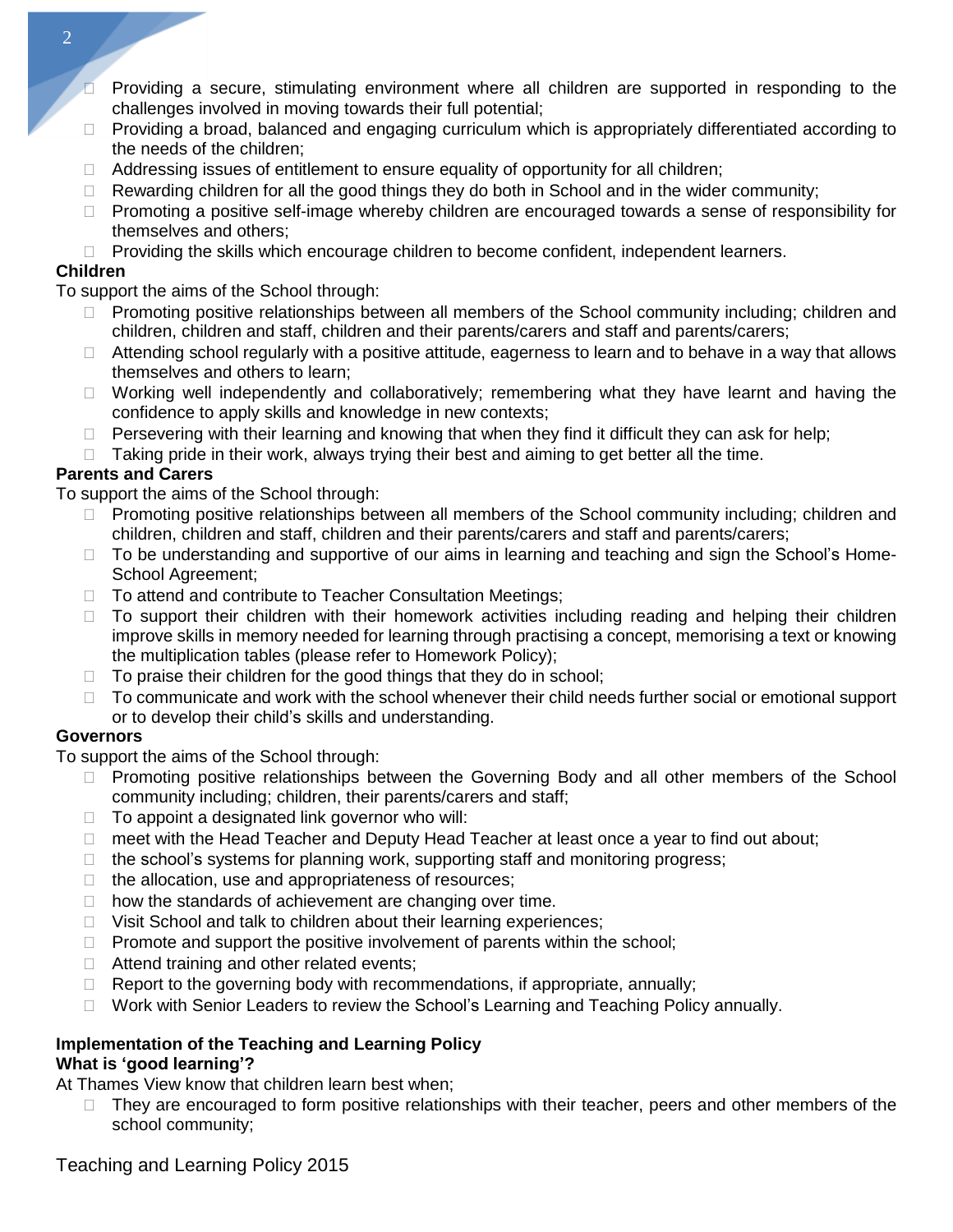- They have clear direction and are praised for all the good things that they do;
- $\Box$  They are actively involved in their learning at an appropriate level to match their learning needs;
- $\Box$  They are encouraged to become increasingly autonomous learners;
- $\Box$  They are appropriately challenged with learning experiences which are relevant to their lives and interests and are inspiring, motivating and engaging;
- $\Box$  They are working in an environment which is safe, caring, supportive and stimulating;
- $\Box$  Their learning is well structured and delivered;
- $\Box$  Their learning is effectively differentiated:
- $\Box$  Their learning addresses appropriate and pertinent aspects of the children's future development both within overarching and explicit provision;
- $\Box$  Their learning encompasses the values and skills of the school in aiding the development as future effective citizens;
- □ Their learning enables appropriate and pertinent aspects of personal, social, moral, spiritual, cultural and emotional development within both overarching and explicit provision.

# **B. What is 'good teaching'?**

At Thames View we deliver good teaching by:

- $\Box$  Forming positive relationships with the children in their class and other members of the school community;
- □ Planning lessons effectively which take children's prior learning and current assessment into account and are appropriately differentiated in order that the lessons consolidate, build upon and extend learning for all children;
- $\Box$  Insisting on high expectations of learning and social behaviours;
- $\Box$  Ensuring that effective direction and support is given in order that the children make good progress;
- Demonstrating excellent subject and pedagogical knowledge in order to inspire children and build their understanding;
- $\Box$  Applying a range of teaching styles which appropriately match the children's learning styles in order to sustain their concentration, motivation and application;
- Developing and sustain good links and focused communication with parents/carers in order to support the children's learning;
- Developing and maintaining safe, secure and inspiring classroom and learning environments;
- Demonstrating effective lesson organisation;
- □ Effectively assess and monitor children's progress in order that they can extend children's learning both within individual lessons and over time;
- $\Box$  Using resources effectively, including other adults, to support children's learning;
- $\Box$  Using technology and working walls effectively in order to support children's learning;
- $\Box$  Developing the range of reading skills required to access all the curriculum effectively;
- $\Box$  Using questioning effectively to gauge and extend children's skills, knowledge and understanding;
- □ Being reflective regarding their professional practice and the overall provision the School offers.
- □ Ensuring that teachers and teaching assistants are equipped with the necessary skills, resources and knowledge needed in order to provide the children with the best possible learning experiences both in class and when undertaking interventions.

# **At Thames View Juniors, we demonstrate good teaching through:**

- $\Box$  Adults and children demonstrating mutual respect;
- $\Box$  Adults and children developing a good rapport with one another;
- □ Adults demonstrating respect and consideration for themselves and others;
- $\Box$  Adults understanding that their behaviour is a model for the children in the school and therefore ensuring that their behaviour is exemplary;
- $\Box$  Adults working with children to establish and meet rules and targets for both learning and behaviour;
- $\Box$  Adults demonstrating support, encouragement and praise to children and other adults and encouraging this to be reciprocal within the School community;
- □ Adults taking pride in shared and personal successes;

# Teaching and Learning Policy 2015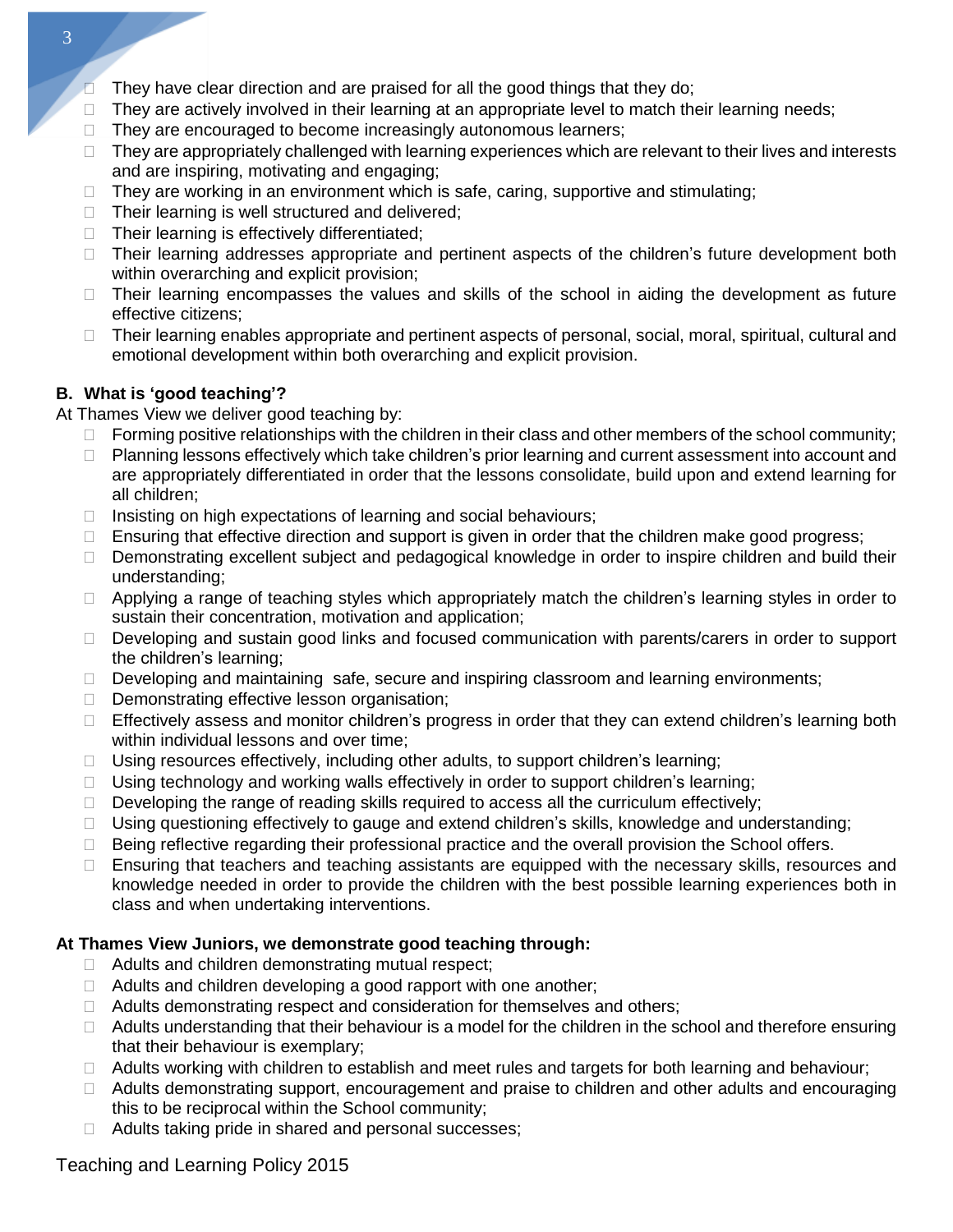- Adults taking an active part in the life of the school by acting professionally and with sensitivity;
- □ Adults working and communicating effectively with children, colleagues at all levels and parents/carers in order to maximise children's learning;
- $\Box$  Adults being keen, able and confident to tell their colleagues about their school-day in an honest way.

#### **At Thames View Junior School we ensure that teachers are reflective practioners. This ensures improved practice and the best outcomes for our children.**

Senior leaders, and all staff are aware of the need to be both reflective and proactive in developing both the School and themselves in order to develop and sustain effective provision and practice. This is exemplified through effective and robust School systems and structures within the accountability process including:

- a. School self-evaluation practices;
- b. The Staff Appraisal Cycle;
- c. Weekly book looks and learning walks
- d. Whole, group or individual staff Continuing Professional Development
- e. Informal support from colleagues at a variety of levels.

#### At Thames View Junior School we expect to see the following in every lesson to ensure that it is effective

- $\Box$  Planning Before the lesson
- $\Box$  Introduction to the lesson
- □ Main teaching
- $\Box$  Group teaching and independent activities
- Mini Plenaries
- $\Box$  End of the lesson; plenaries
- Use of assessment and evaluation *– before, during and after the lesson.*

#### **Planning - Before the lesson teachers will:**

- $\Box$  Use formal and on-going assessments in order to determine where the children are in their learning and their next steps;
- □ Establish a clear learning objective and success criteria that will enable the children to achieve the learning and opportunities for both children and the teacher to assess progress against these;
- $\Box$  Establish an initial 'hook' that will motivate and engage the children;
- □ Contextualise the learning either by making it relevant to the lives and/or interests of the children, and where appropriate making cross curricular links
- $\Box$  Plan an appropriate structure of differentiated activities that will enable the children to engage in their learning and meet the learning; including the use of other adults and the timings of the lesson; ensuring maximum learning opportunities and catering for all learning styles.

#### **Introduction to the lesson – A good introduction to a lesson will include:**

- $\Box$  Recapping on prior learning, allowing time for the children to look at their feedback from the previous lesson and respond to this clearly and appropriately.
- □ Sharing the learning with the children and referring to at different stages throughout the lesson to keep learning focussed
- □ Sharing the LO and SC with the children so that they know exactly what they need to do in order to achieve the learning
- $\Box$  Introducing subject specific language which is modelled by the teacher during the session with an expectation that the children will use the vocabulary in their verbal and written responses;
- $\Box$  Putting the learning into context; explaining to the children why they are learning what they are learning;
- $\Box$  Using appropriate resources, including ICT and other adults, in order to support children's learning;
- $\Box$  Ensuring there is a good balance between teacher and child talk and that all children are actively involved, engaged and challenged in meaningful activities;

4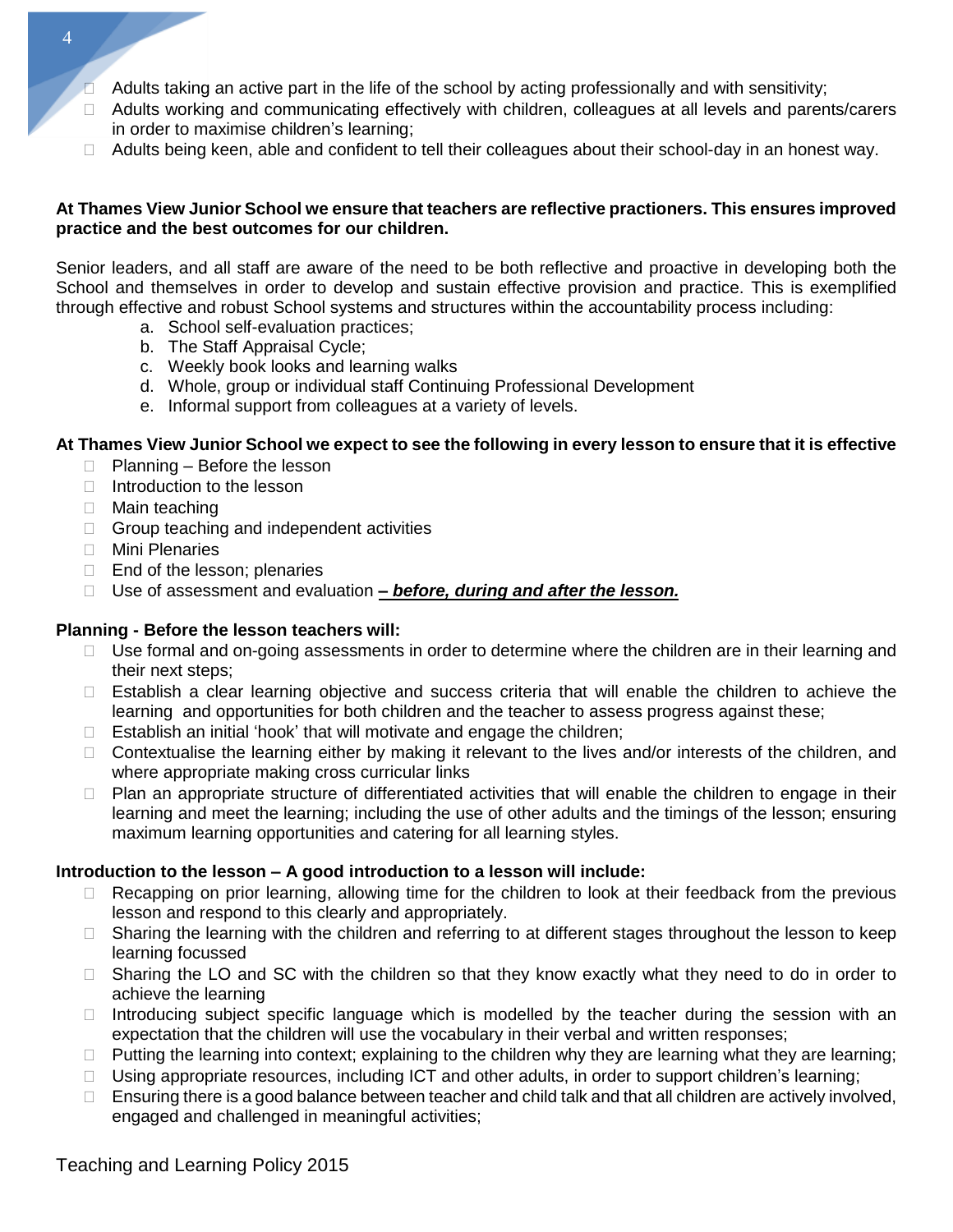- A wide range of assessment strategies are used by both the children and the teacher in order to ascertain progress made and assessed in line with the National standard from the assessment performance descriptors for Reading, Writing and Mathematics;
- $\Box$  Evidence of positive relationships between children, their teacher and the other adults in the room; everyone displaying good social and learning behaviours.

## **Main teaching - The main teaching part of the lesson will include:**

- $\Box$  Informing the children of the LO, SC and specific language to be used;
- $\Box$  Clear teacher modelling of the process and task which is expected of the children;
- $\Box$  Using resources which stimulate, sustain and support children's learning;
- $\Box$  Appropriately differentiated questioning;
- $\Box$  Good pace to the lesson; ensuring that it is not too quick that children are not understanding their work and are being left behind; but pacey enough that children remain engaged;
- $\Box$  Secure subject knowledge demonstrated by the class teacher;
- $\Box$  All children actively involved and engaged in their learning;
- $\Box$  High expectations of children both in terms of their work and their learning and social behaviours;
- $\Box$  Praise for the children when they do the right thing, achieve well and make progress;
- $\Box$  A wide range of assessment strategies which are used by both the children and the teacher;
- $\Box$  Evidence of positive relationships between children, their teacher and the other adults in the room; everyone displaying good social and learning behaviours.

### **Group teaching and independent activities – This part of the lesson will include:**

- $\Box$  Differentiated activities through prescribed outcome, support, resources, etc which match the LO and SC
- □ Opportunities provided for the children to talk about learning, experimenting with concepts, asking questions and learning in preferred learning style;
- □ The teacher normally teaching a focus group; moving that group's learning forward and maximising all opportunities for learning;
- $\Box$  Effective use of other adults, in order to support learning and/or move it forward;
- □ Mini plenaries, where appropriate, to either move learning on, consolidate learning or address misconceptions;
- □ Children receiving positive and diagnostic feedback about their effort and their learning;
- $\Box$  Time reminders to indicate to the children how long they have left to complete activities;
- $\Box$  A purposeful learning atmosphere dependent on the task the children are completing.

# **End of the lesson – A good plenary or series of mini plenaries will include:**

- □ Reference to the learning that has taken place and LO and SC
- $\Box$  Teachers and increasingly children making assessments which will inform future learning;
- $\Box$  The use of a range of assessment strategies; allowing children time to reflect on their learning, checking to see if they have met the lesson's learning using the lesson's SC
- $\Box$  Children receiving positive and diagnostic feedback about their effort and work;
- $\Box$  Consolidation on the lesson's learning, reflecting on whether the steps to success have been achieved, moving learning forward, addressing misconceptions, further peer or teacher modelling of work, making links to future learning.

# **Assessment and evaluation – after the lesson good assessments made by the teacher will include:**

- $\Box$  Evaluating whether all the children or groups of children achieved the learning and met the lesson's steps to success, and whether the children's learning moved on and if it didn't, why not?
- $\Box$  Reflecting on which parts of the lesson went well, which parts were the children most engaged in; and which parts of the lesson did not go so well and why;
- $\Box$  Reflecting on whether the work needs to be revisited at the start of the next lesson or does the learning objective need to be completely revisited again;

Teaching and Learning Policy 2015